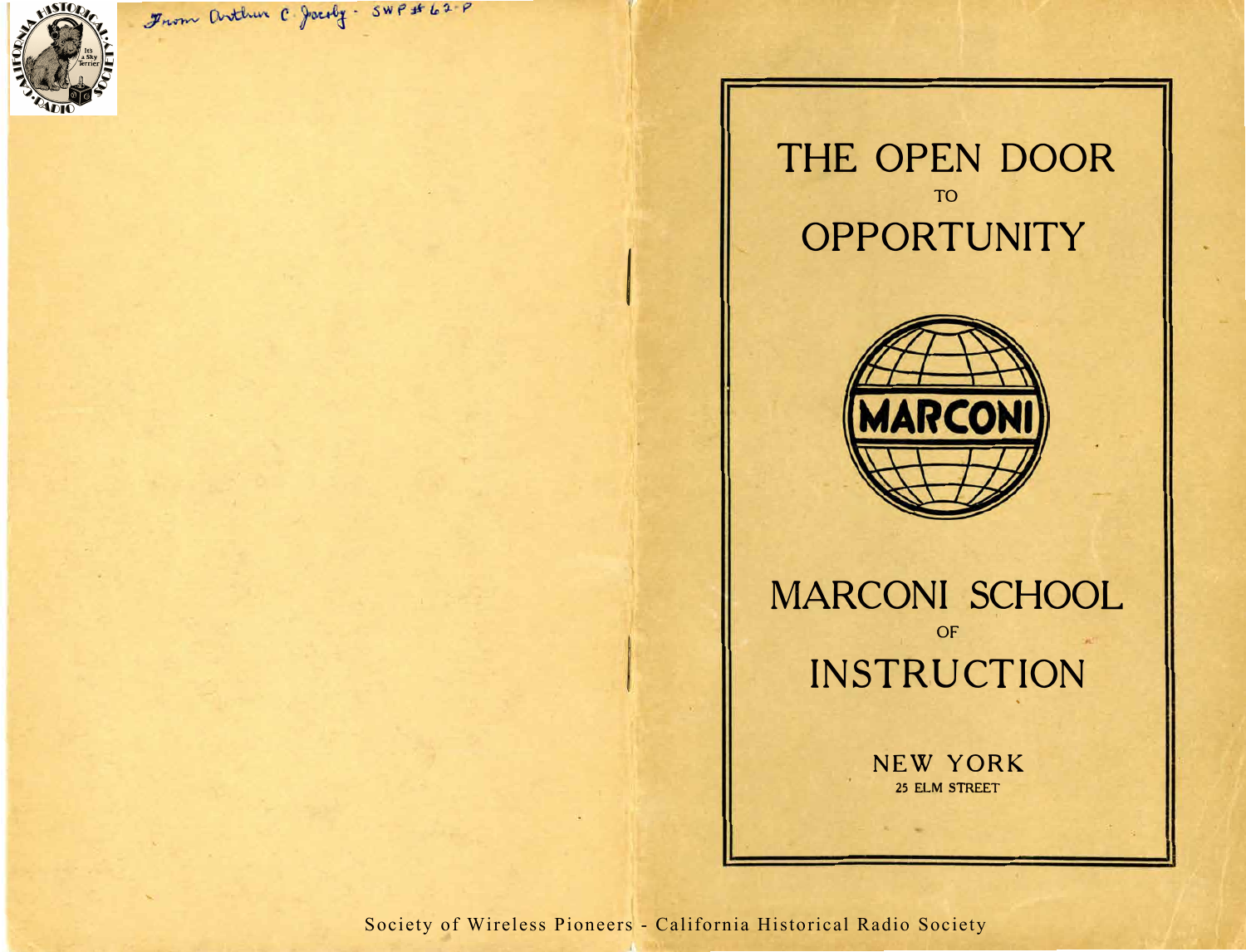# **The Open Door**  t 0 **Opportunity**



**Marconi School of Instruction**  */91 lo*

> New **York**  25 Elm Street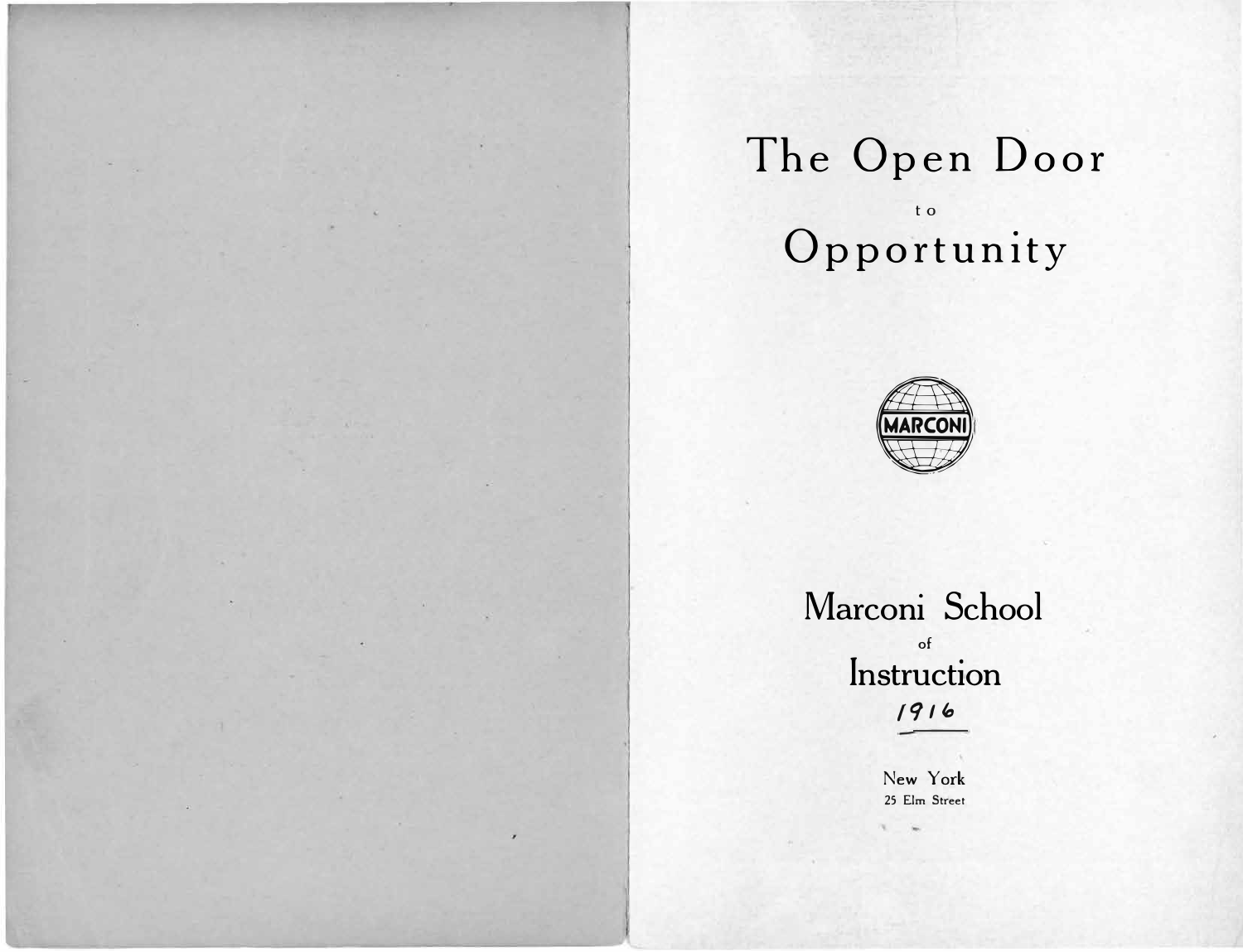

#### **SCHOOL OF INSTRUCTION**

**OF THE** 

### **MARCONI WIRELESS TELEGRAPH COMP ANY OF AMERICA**

INDUCEMENTS-To young men desirous of entering an interesting field of endeavor the MARCONI WIRELESS TELE-GRAPH COMPANY OF AMERICA offers extraordinary inducements. It may truly be said that no line of employment could be more congenial and beneficial than that of a WIRE-LESS TELEGRAPH OPERATOR on board ship, where he comes in contact with the better class of ocean travelers, and enjoys without expense the advantages of visiting various American and foreign ports.

The Marconi Company has a constant demand in its ship service for young men of good character who may enjoy these opportunities provided they qualify and conform to the Marconi Company's standards and pay strict attention to the Company's interests.

The work of a wireless telegraph operator is congenial but exacting. He therefore requires special training to master the intricacies of the art. For this reason the Marconi School is maintained.

It should be understood that a wireless operator performs his duties under international regulations. He must therefore be thoroughly reliable.

BEFORE BEING ACCEPTED the applicant must qualify as follows:

- $(1)$  He must not be less than 18, nor more than 25 years of age.
- (2) American citizens are preferred, but men of any nationality may be accepted after examination.
- (3) A grammar school education is sufficient, but a high school education is an advantage, and desirable.
- $(4)$  Two satisfactory letters of reference signed by responsible parties must be furnished.
- $(5)$  The applicant must be of good bearing and neat appearance, able to readily conform to sea etiquette and formalities, and conduct himself with dignity.
- $(6)$  The school is a department of the Marconi Company. Students are amenable to its discipline and must join any ship to which they may be assigned and hold themselves in readiness to assume active duty on short notice.
- $(7)$  Applicants who can qualify as to the foregoing, and are willing to comply with the rules of the school. should apply in writing for admission. The names of applicants are placed on file and they are advised when they may join.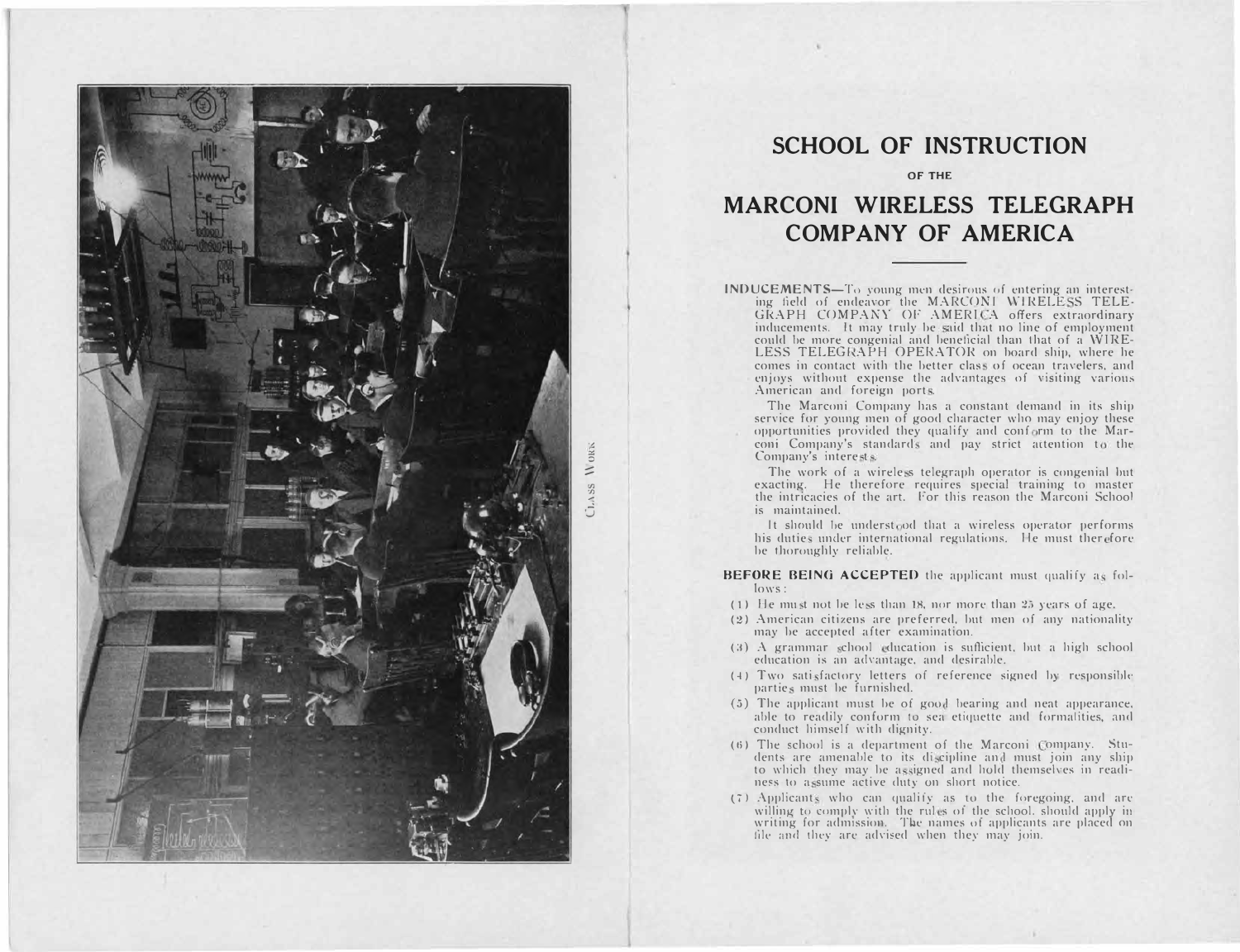

#### THE SCHOOL

- LOCATION-The school is located at 25 Elm Street, New York City, in the same building with the Marconi Operating Department.
- HOURS-The sessions are from 10 A. M. to 12 noon and from 1 to 4:30 P. M. Saturdays from 10 to 12 noon. The school is closed on holidays.
- TUITION FEE-The tuition fee for the complete course is \$40 per month, payable in advance.
- PURPOSE OF THE SCHOOL—The purpose of the school is to train operators thoroughly in the Marconi Wireless Telegraph System and the Marconi method of handling commercial wireless telegraphic traffic.
- **OUALIFICATIONS OF WIRELESS OPERATORS-Unlike the** wire telegraph operator, the wireless operator must have a thorough technical knowledge of the circuits, and the construction and operation of his apparatus. He is required to obtain a Government License Certificate and must therefore be able to connect up a complete wireless telegraph equipment.

He must be able to draw a circuit diagram of the complete apparatus.

He must be able to effect a temporary repair of any part of equipment which may prove defective.

He must know how to trace and locate faults.

He must thoroughly understand the theory regarding the operation of each part of a wireless set.

He must know how to change wave lengths and to adjust a given set to resonance with a wavemeter.

An understanding of motor generators, accessory apparatus, etc., is required.

- IMMEDIATELY AFTER APPLICANTS have been advised of their acceptance by the Marconi School, they should communicate with the Department of Commerce at Washington or the Government Radio Inspector in their district and secure the following books:
	- A-Radio Communication Laws of the United States. (Department of Commerce, July 27th, 1914.)
	- B-Commercial Traffic Regulations, U. S. Naval Radio Service, 1915.

Students are expected to thoroughly familiarize themselves with the contents of these publications.

TEXT BOOK-The text book of the class is the "NAVAL MAN-UAL OF WIRELESS TELEGRAPHY FOR 1916," by Commander Robinson. This can be secured by sending \$1.50 to the Secretary and Treasurer of the Naval Institute at Annapolis. Md., or Marconi Publishing Corporation, 450 Fourth Avenue.  $N, Y$ .

Copies may also be purchased at the school.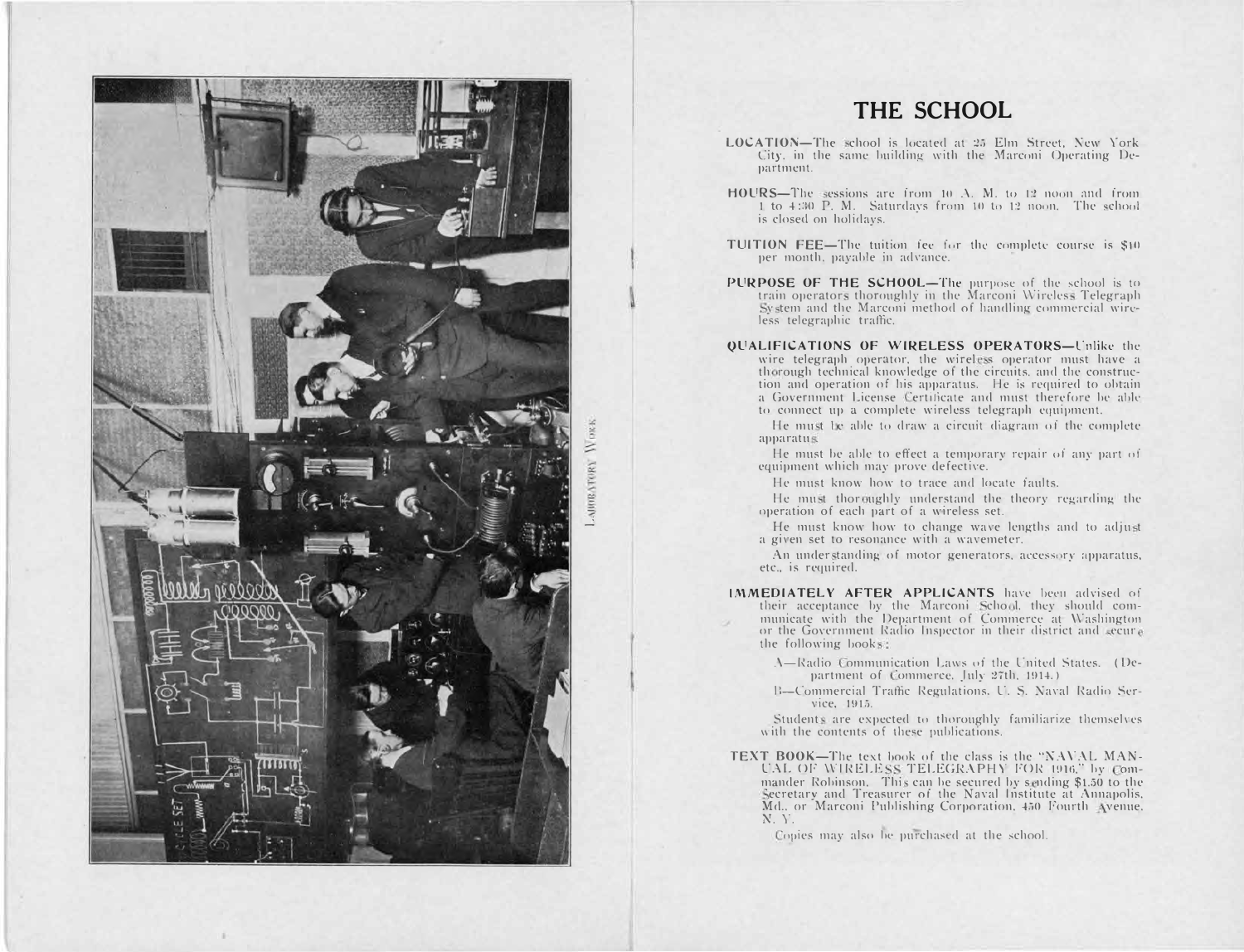

r  $-LATEST$ SET-PANEL **l** 

**l** 

- (6) Standard auxiliary, or emergency, equipment for use on *ship*<sup>®</sup> (including storage cells). ,
- (7) Complete storage battery in tallation with switchboards and all accessory apparatus for instruction in the maintenance and care of storage cells.

The experimental apparatus includes a Flemin's cymometer for determining wave lengths and for high frequency measurements; several Marconi wavemeters for making rapid wave length measurements and obtaining resonance in wireless telegraph circuits: a Marconi decremeter for measuring the Logarithmic Decrement of Damping. etc.

Experimental apparatus is frequently constructed by the students as part of their course. Students who show particular ability in conducting experiments are allowed to make deeper investigations into radio telegraphic measurements, thereby litting themselves for advanced work.

- **RECEIVING EQUIPMENT—The school is equipped with a com**plete set of all types of receiving apparatus in commercial use by the Marconi Wireless Telegraph Company of America. In addition, students receive instruction in the Marconi Radiogoniometer or Wireless Compass, thus fitting themselves for the use of this apparatus at sea.
- **THE TECHNICAL COURSE-Static Electricity-Electricity by**  $chemical$  action- $M$ agnetism and electro-magnetism-The construction and operation of dynamos and motors in connection with wireless telegraphy-Switchboard and appliances for wireless work-Study of the electrical units-The action of magnetism through space—The production of high frequency elec-<br>trical oscillations—High frequency measurements—Measurements of Inductance and Capacity-Production of Electric Waves-General theory and construction of modern wireless apparatus-The practical operation of wireless apparatus.

The above outline cover<sup>s</sup> only a small portion of the actual electrical course. It not only prepares the student for the practical operation of the Marconi wireless apparatus. but enables him to pa's the Government license examination.

- **TIME REQUIRED-The time required for the complete course** depends largely upon the capabilities of the student. Generally speaking the technical course requires  $3\frac{1}{2}$  months of continuous in truction. The time required to complete the code cour e cannot be stated in advance, but if the applicant is able to receive at a speed of ten words per minute upon joining, he should be able to qualify for the Marconi service in five months.
- **STUDENTS FROM OTHER SCHOOLS-Regardless of the fact** that the applicant may have graduated from some outside school, he is required to take the finishing up course in the Marconi School and must also pass a technical and commercial examination before being admitted to this Company's service. The time necessary to complete the finishing up course depends entirely upon the previous training of the student.

The regular charge of \$10 per month is made for this instruction, payable in advance.